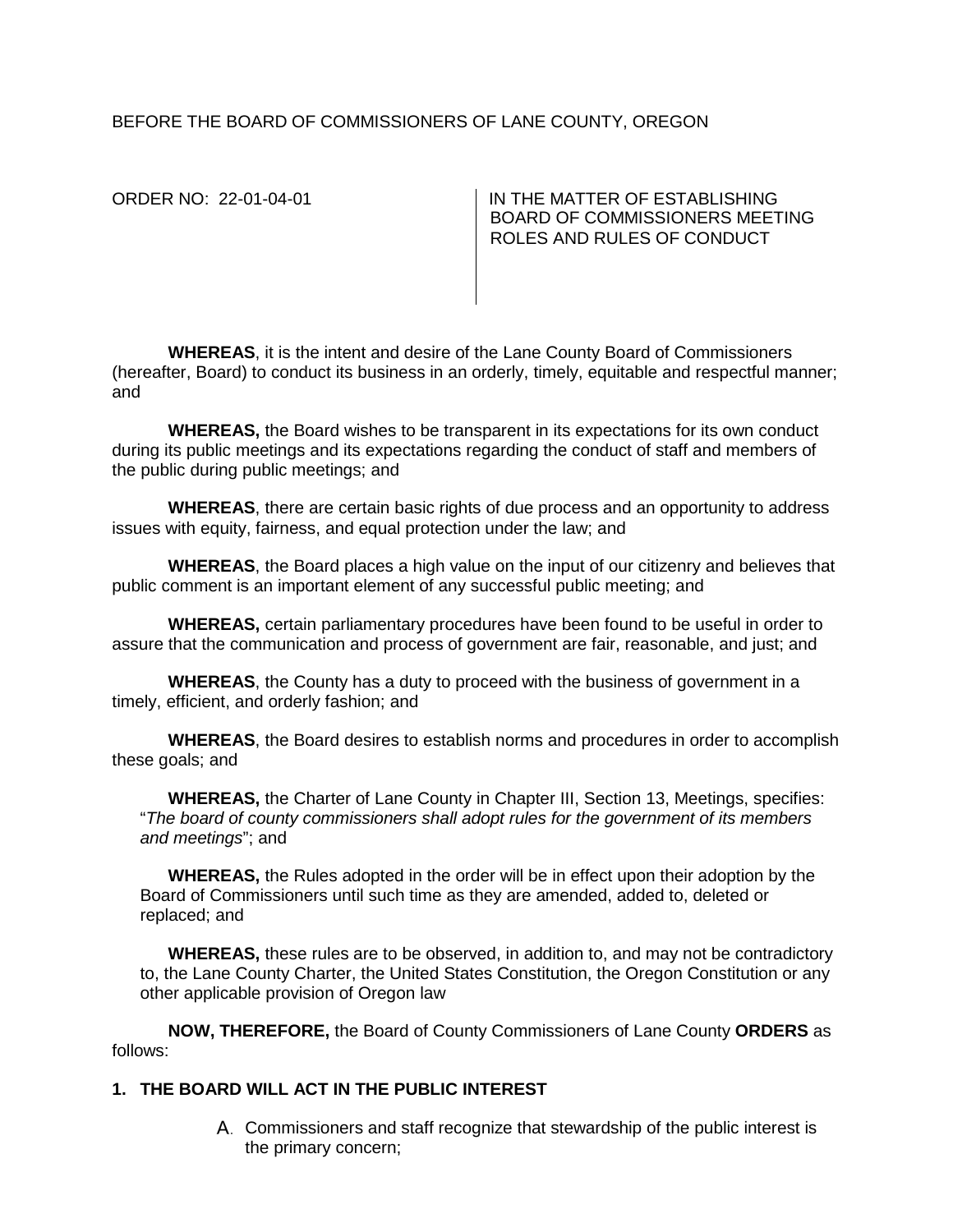- Commissioners work for the common good of the people of Lane County;
- C. Commissioners will ensure fair and equal treatment of all persons, claims and transactions before the Board;
- D. Commissioners will make the public feel welcome;
- Commissioners will not be partial, prejudiced, or disrespectful toward the public;
- Commissioners will treat members of the public equally and refer to citizens by surnames, and by the preferred stated pronouns;
- Commissioners will make no promises to the public on behalf of the Board;
- Commissioners will not engage in disrespectful discourse with members of the public; and,
- Commissioners will listen courteously and attentively to all public comments before the Board and the information presented by staff.

# **2. LANE COUNTY VALUES**

- A. Integrity;
- B. Respect;
- C. Open and Accountable;
- D. Public Engagement;
- E. Pursuit of Excellence;
- F. Diversity;
- G. Stewardship; and,
- H. Empathy.

# **3. THE ROLE OF THE BOARD OF COMMISSIONERS**

- The Board of Commissioners is the policy making body of Lane County.
- Commissioners have no authority when acting as individuals. Authority to make decisions and/or create policy for the County resides solely with the majority vote of the Board of Commissioners. Board of Commissioners decisions which are not unanimous are still the official policy of the County.
- The current edition of Robert's Rules of Order Revised shall be used as a general guide for conduct of Board meetings, except in those cases where specific provisions contrary to Robert's Rules shall be necessary and approved by the Board.
- D. The Board agrees to be clear and simple in its procedures and considerations of decisions before it. The Board will avoid invoking the finer points of parliamentary rules to obscure issues and arouse citizen suspicion at public meetings.
- The Board may act in its administrative capacity, legislative capacity and quasijudicial capacity only when appropriate and required by the matter under consideration.

### **4. COMMISSIONER ROLES**

Chair of the Board of County Commissioners.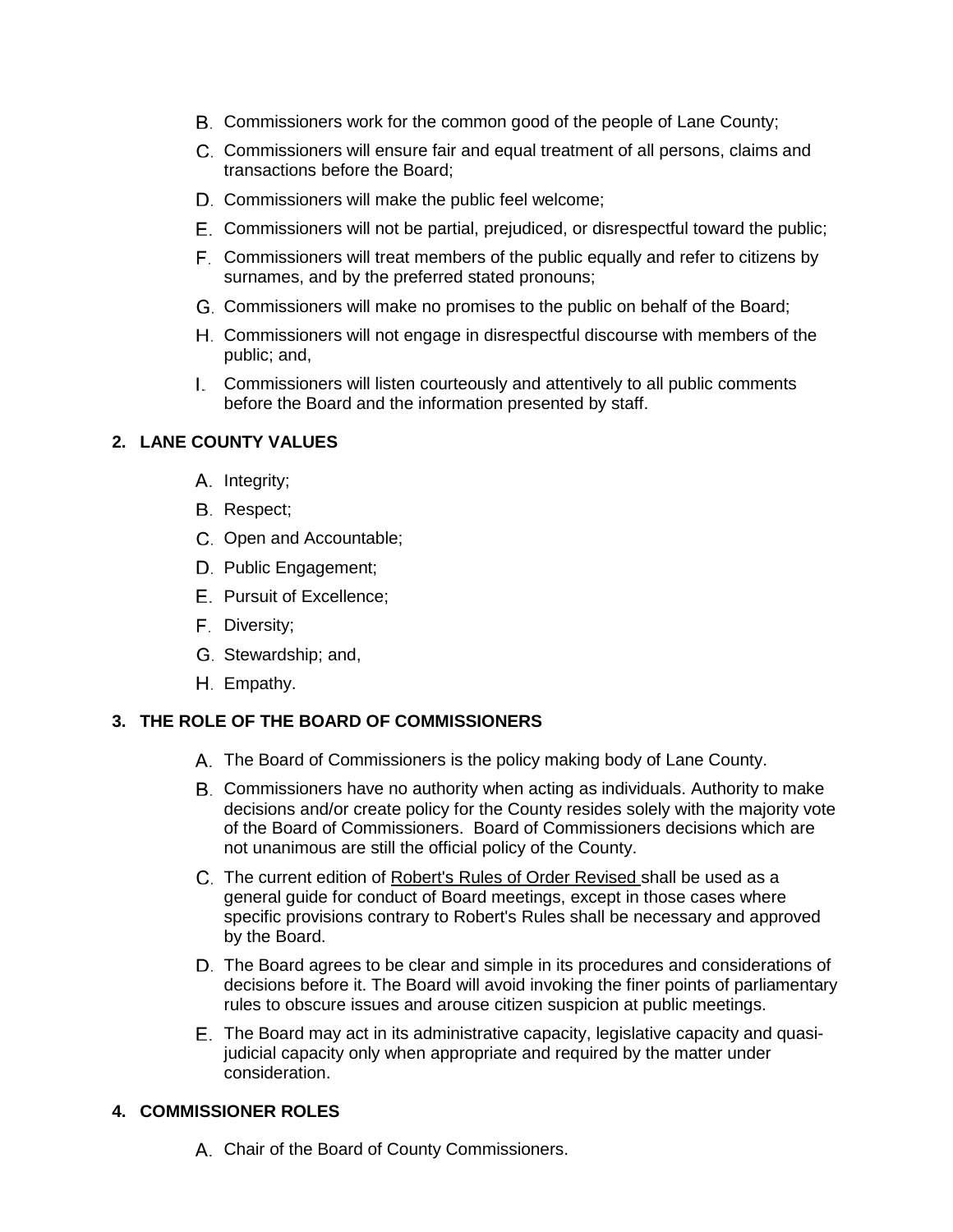The Chair's position is as a leader among equals.

The Chair is the presiding officer and facilitator at all Board meetings. In the Chair's absence, the Vice Chair is the presiding officer. Whenever the Chair and Vice Chair are both absent, the most senior Commissioner is designated and appointed as the Acting Chair for the meeting. The Chair may appoint a Sergeant at Arms.

During Board discussions, deliberations and proceedings, the Chair has been designated with the primary responsibility to ensure that the Commissioners, staff and members of the public adhere to the norms and procedures established in this document.

The Chair decides all questions of order, subject to an appeal to the Board.

All questions and remarks will be addressed to the Chair.

The Chair will recognize the Commissioners, staff, and citizens desiring to speak.

The Chair will designate a time limit for public comment. Upon expiration of that time, the designated timekeeper will inform the citizen that his or her time has expired and promptly move on to the next speaker or issue on the agenda*.*

A member of the public wishing to address an item may do so during Public Comment. Any remarks or questions received during public comment regarding personnel or administration of the County should be referred to the County Administrator by the Chair.

Members of the public desiring to address the Board will first be recognized by the Chair and then state their name and district for the record.

Every Commissioner desiring to speak should first address the Chair and await recognition to obtain the floor. No persons other than members of the Board and the person having the floor will enter into any discussion, either directly or through a member of the Board without the permission of the Chair.

The Chair will allow other Commissioners to speak first on items before the Board and will then state his/her summary.

The Chair, subject to the appeal of the full Board, will have the authority to streamline the business of the Board by either seeking clarification of motions which appear to be out of order or by ruling any such motions out of order. In so ruling, the Chair will be courteous and fair and should presume that the moving party is acting in good faith.

No motion will be debated, except by the maker, until it has been seconded and announced by the Chair.

Prior to a vote, the Chair will restate who motioned and who seconded the motion. The Chair will also restate the motion or have the maker of the motion restate it to assure clarity of the issue.

The vote on every motion will be taken and entered in the meeting minutes. Any other questions before Board will not require a recorded vote unless requested by a Commissioner. A Commissioner's explanation of his or her vote shall not be in order during a roll call.

A motion fails in the event of a tie vote.

Commissioners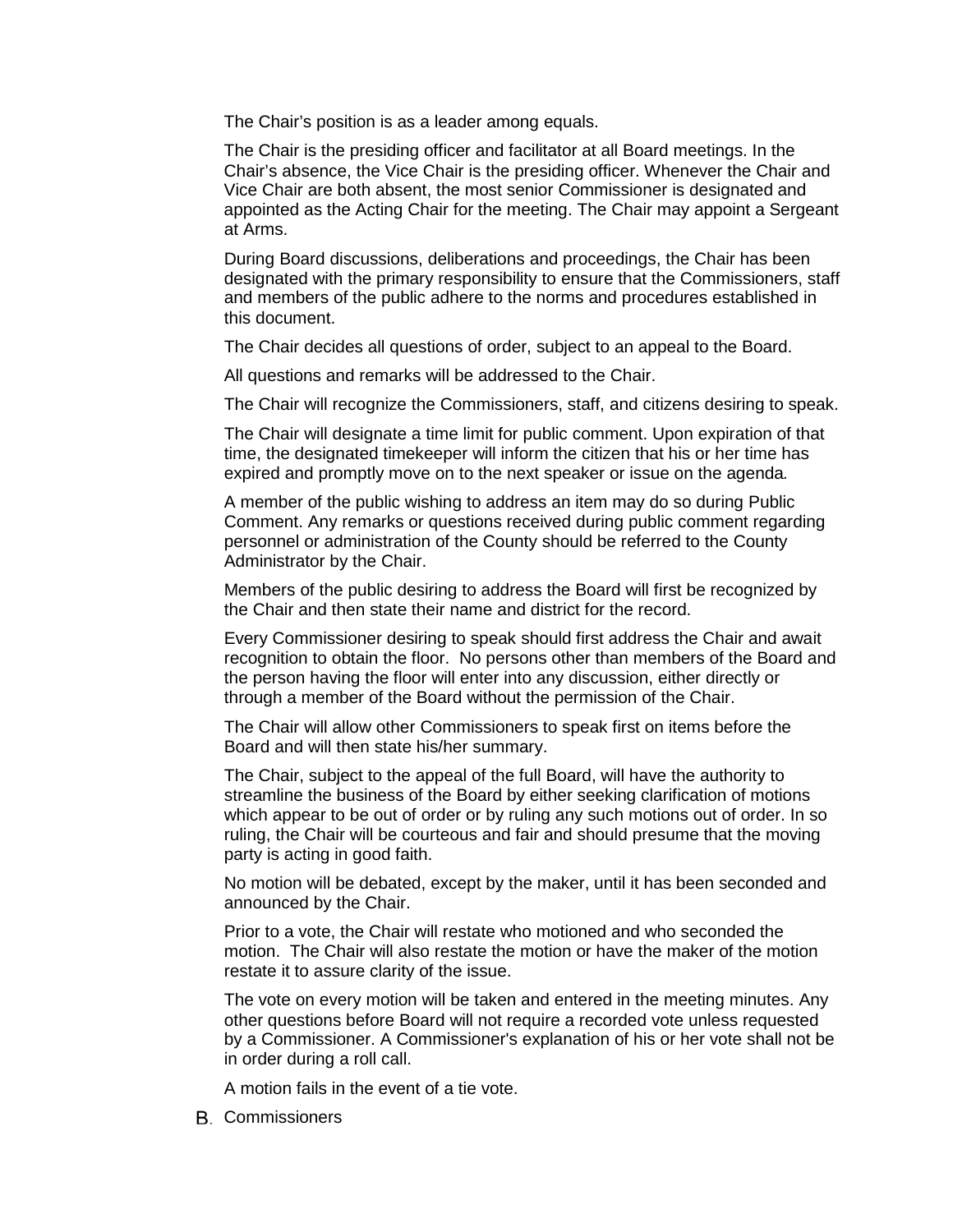While the Board is in session the Commissioners and County staff will preserve strict order and order. No Commissioner shall delay or interrupt the proceedings of the Board or interrupt any member while speaking.

Commissioners should publicly share substantive information, which they may have received from sources outside the public decision-making process that is relevant to a matter under consideration by the Board.

When a quorum is present, a majority of the Board present and voting shall decide a motion. A Commissioner must be present to vote (a Commissioner who phones into a meeting is considered present and may vote).

Duty to Vote: Unless confronted with an actual conflict of interest, every member present when a question is taken will vote. For the purposes of this section, an abstention is counted as a vote.

#### *Conflicts of Interest:*

Commissioners will comply with all Oregon statutes and decisions of the Oregon Government Ethics Commission. All terms used regarding ethics shall have the definitions provided by Oregon law and the Oregon Government Ethics Commission.

In every case in which a Commissioner is faced with a potential conflict of interest or an actual conflict of interest, the nature of the conflict must be disclosed during the public meeting and recorded in the minutes. If an actual conflict of interest exists, the Commissioner, after disclosing the nature of the conflict, will refrain from participation in both the discussion and the vote on the issue.

**A potential conflict of interest** of interest is any action, decision, or recommendation that could grant a private pecuniary benefit to the Commissioner or help the Commissioner avoid a private pecuniary detriment. This same standard applies to relatives of the Commissioner or any business with which the Commissioner or Commissioner's relative is associated.

**An actual conflict** is defined as any action, decision, or recommendation which will have a private pecuniary benefit on the Commissioner or allow the Commissioner to avoid a private pecuniary detriment. This standard also applies to relatives of the Commissioner or any business with which the Commissioner or Commissioner's relative is associated.

Commissioners may respond to public comment during remonstrance. If necessary, response to public comment may be referred to the County Administrator for response at a subsequent time.

Any Commissioner may request that an item be postponed to another meeting or pulled from the consent calendar for discussion.

A Commissioner who votes on the prevailing side of a motion may move for reconsideration of any vote. This motion must occur during the meeting or at the very next scheduled Board meeting.

Commissioners shall not publicly criticize an individual employee. Any criticism of staff shall be directed to the County Administrator.

Commissioners will not get involved in personnel or legal issues except during an executive session where personnel issues may be discussed. This includes, but is not limited to, labor negotiations, pay and classification issues, and all other forms of personnel matters. The single exception is the Board's annual or other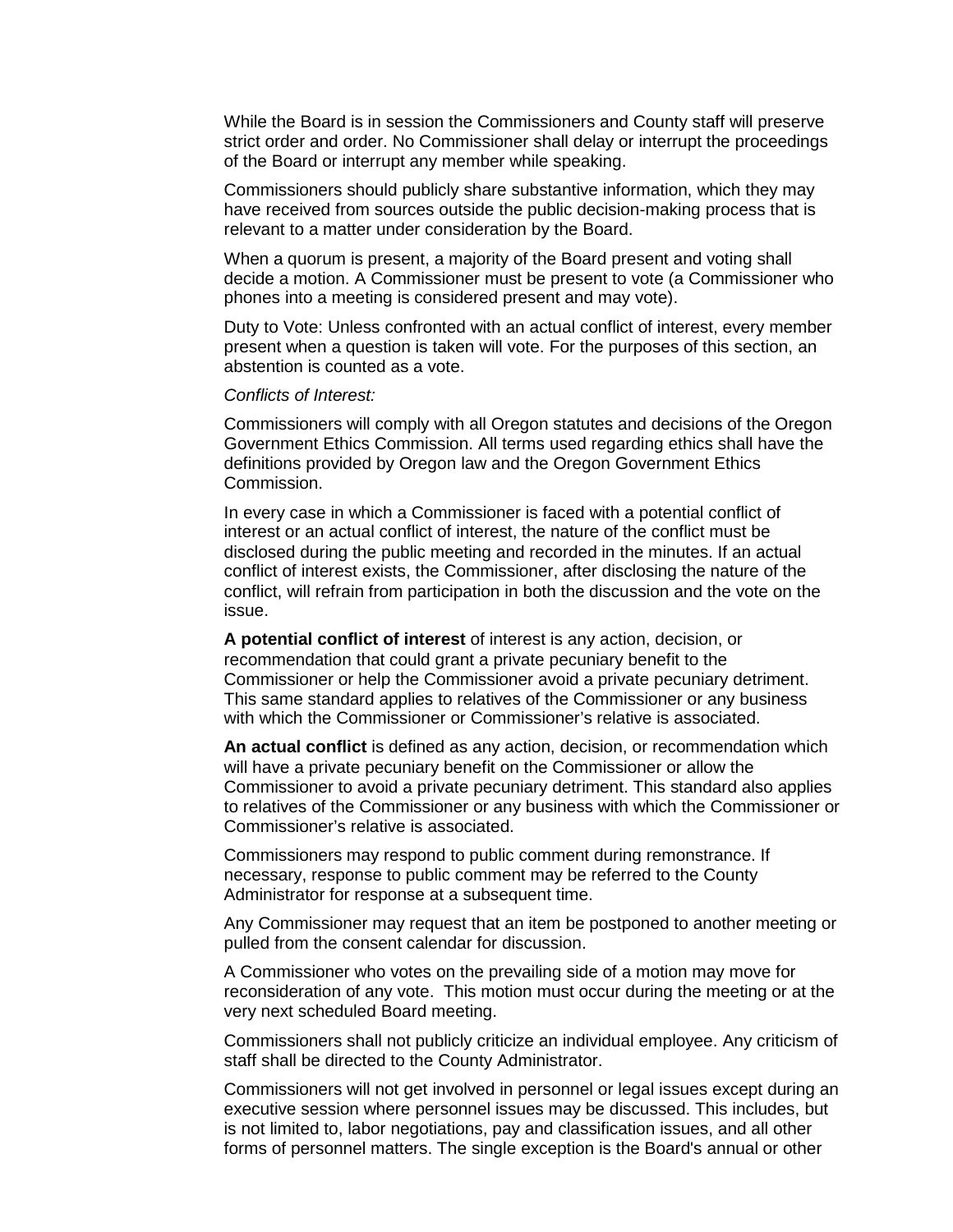performance review of the County Administrator, County Counsel and County Performance Auditor, which may include hiring, firing, changing compensation or benefits, disciplining, and other forms of personnel matters related to these three positions. To the extent that such issues are raised by the public during a meeting the issue should be referred to the County Administrator or County Counsel.

If a Commissioner has a concern about a County department, service, staff action, or employee, he or she should discuss the concern with the County Administrator.

Commissioners have the responsibility to ensure that ethical standards are understood and met by every Commissioner, and that the public can have full confidence in the integrity of government. Commissioners will abide by the requirements of Oregon law and the decisions of the Oregon Government Ethics Commission regarding the ethics of public officials.

The Chair and the Commissioners have the responsibility to intervene when actions of members are in violation of the standard norms and procedures.

### **County Administrator**

Commissioners should refer people with questions or complaints raised during a meeting to the County Administrator, explaining that if they are not satisfied with the results of that meeting, they should ask to be put on a Board meeting agenda or present their issue during the public input portion at a future Board meeting.

Every Commissioner may address questions directly to the County Administrator, who may either answer the inquiry or designate a staff member to do so. Commissioners are encouraged to present their questions to the County Administrator prior to the meeting when possible.

The Board, through a majority vote, directs the County Administrator to implement Board policy decisions through the administrative functions of the County.

All requests from Commissioners dealing with policy issues and those requests which may be construed as direction go through the County Administrator.

The County Administrator or delegate is to attend all Board meetings in order to provide information to and receive guidance from the Board.

The County Administrator or delegate calls roll for voting when procedurally necessary.

# **5. COUNTY STAFF**

- A. Staff will respond to questions from the public during Board meetings when requested to do so by the Chair.
- Staff will not debate issues with the public or the Board.
- C. Staff will remain objective on issues. Staff should not be an advocate for issues unless so directed by Commissioners. Rather, they should promote or assist the efforts of the Board.

## **6. ORDER**

The Chair will preserve and decide all points of order, subject to appeal to the Board.